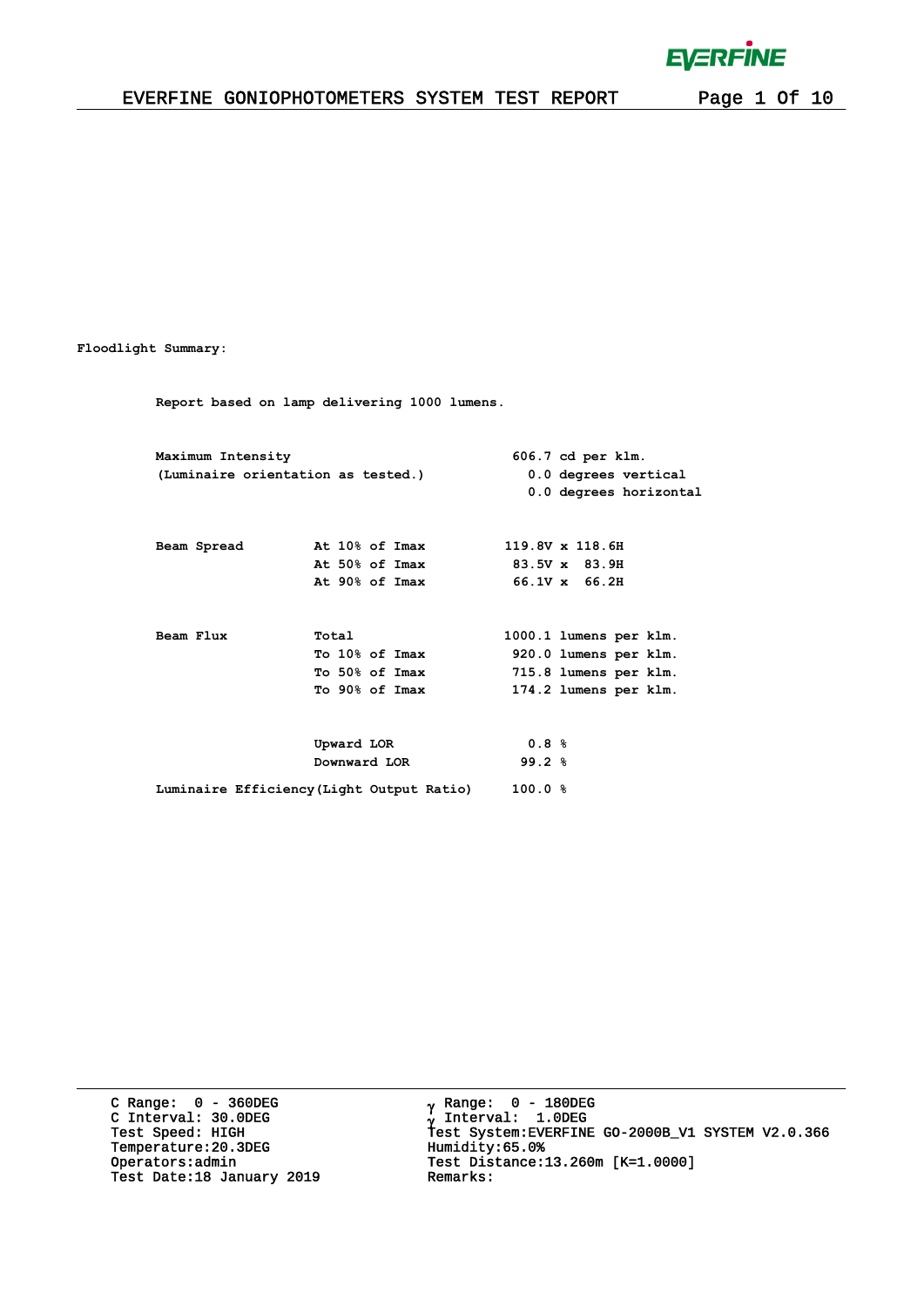

 $\alpha$ 

### EVERFINE GONIOPHOTOMETERS SYSTEM TEST REPORT Page 2 Of 10

#### **LUMINAIRE PHOTOMETRIC TEST REPORT**

| Test:U:219.79V I:0.4749A P:100.22W PF:0.9601 Freq:0Hz Lamp Flux:10759.9x1 lm |          |                  |  |  |  |  |  |  |  |  |  |
|------------------------------------------------------------------------------|----------|------------------|--|--|--|--|--|--|--|--|--|
| NAME: HIGH BAY KOSMO 100W                                                    | TYPE:    | <b>WEIGHT:</b>   |  |  |  |  |  |  |  |  |  |
| $SPEC.$ :                                                                    | DIM.:    | SERIAL No.:      |  |  |  |  |  |  |  |  |  |
| MFR.:                                                                        | $SUR$ .: | Shielding Angle: |  |  |  |  |  |  |  |  |  |



|                     | DATA OF LAMP |         | Eff:107.361m/W          |          |  |  |  |  |  |
|---------------------|--------------|---------|-------------------------|----------|--|--|--|--|--|
| <b>MODEL</b>        | 100W         |         | $Imax$ (cd)             | 6528     |  |  |  |  |  |
| NOMINAL POWER (W)   |              | 100     | <b>AVAILABILITY (%)</b> | 92.0     |  |  |  |  |  |
| RATED VOLTAGE (V)   |              | 220     | Avai. FLUX (1m)         | 9895     |  |  |  |  |  |
| NOMINAL FLUX (1m)   |              | 10759.9 | LOR(8)                  | 100.0    |  |  |  |  |  |
| <b>LAMPS INSIDE</b> |              |         | TOTAL FLUX (1m)         | 10760    |  |  |  |  |  |
| TEST VOLTAGE (V)    |              | 220.1   | $(950\$ $(H, V)$<br>θ   | 84,83DEG |  |  |  |  |  |

| 90             |                |       |                                    |             |                             |             |                                                                                                  |      | AREA FLUX DIAGRAM        |      |      |                |             |             |    |    | UNIT:Im                                                                                               | Φt  | Фa   |
|----------------|----------------|-------|------------------------------------|-------------|-----------------------------|-------------|--------------------------------------------------------------------------------------------------|------|--------------------------|------|------|----------------|-------------|-------------|----|----|-------------------------------------------------------------------------------------------------------|-----|------|
| 80             |                |       |                                    |             |                             |             | $0.04$   $0.20$   $0.46$   $0.79$   $1.15$   $1.50$   $1.76$   $1.88$   $1.87$   $1.75$   $1.53$ |      |                          |      |      |                |             |             |    |    | $1.23 0.90 0.57 0.29 0.10 0.02 0.00 16.0$                                                             |     | 0.00 |
| 70             |                |       |                                    |             |                             |             | 0.08 0.46 1.19 2.23 3.50 4.84 6.00                                                               |      |                          |      |      |                |             |             |    |    | $(6.71 6.90 6.52 5.66 4.53 3.38 2.27 1.31 0.58 0.15 0.01 56.3 0.00$                                   |     |      |
| 60.            |                |       | 0.11 0.74 2.06 4.20 6.91 9.99 12.9 |             |                             |             |                                                                                                  |      |                          |      |      |                |             |             |    |    | $14.7$  15.3 14.3 12.1 9.26 6.61 4.45 2.61 1.18 0.34 0.02                                             | 118 | 4.24 |
| 50             |                |       | 0.15 1.03 3.10                     |             | 6.57 11.4 17.5 24.7         |             |                                                                                                  |      |                          |      |      |                |             |             |    |    | $30.6$   33.0   30.7   24.6   17.5   11.4   6.75   3.84   1.83   0.53   0.04                          | 225 | 160  |
| 40             |                |       | 0.18 1.33 4.18                     | 9.31        | 17.7                        | $32.3$ 54.1 |                                                                                                  |      | 74.683.176.157.4         |      |      | 36.0           | $19.3$ 9.98 |             |    |    | 5.00 2.37 0.72 0.06                                                                                   | 484 | 447  |
| 30             |                |       | 0.21 1.61 5.25                     | 12.4        | 28.3                        | 63.0        | 113                                                                                              | 149  | 159                      | 147  | 116  | 72.1           | 34.9        | 14.4        |    |    | 6.432.790.880.08                                                                                      | 926 | 898  |
|                |                |       | 0.23 1.85 6.21                     | 15.9 43.9   |                             | 106         | 165                                                                                              | 182  | 182                      | 175  | 157  | 113            |             |             |    |    | 56.4 20.9 7.81 3.14 1.00 0.09 1238 1216                                                               |     |      |
| (DEG)          |                |       | 0.25 2.02 6.93                     | $19.3$ 59.7 |                             | 136         | 176                                                                                              | 176  | 174                      | 171  | 163  | 136            |             | $76.0$ 27.5 |    |    | 8.913.391.070.101339                                                                                  |     | 1319 |
|                |                |       | 0.25 2.10 7.30 21.4                |             | 68.9                        | 147         | 174                                                                                              | 171  | 169                      | 166  | 162  | 142            | 85.2        |             |    |    | 30.6 9.36 3.47 1.10 0.11 1361 1342                                                                    |     |      |
|                |                |       | 0.25 2.08 7.20 20.7                |             | 66.0                        | 141         | 172                                                                                              | 171  | 168                      | 167  | 163  | 139            |             |             |    |    | $81.7$  29.0 9.05 3.41 1.08 0.11 1341                                                                 |     | 1322 |
| VERTICAL       |                |       | 0.24 1.97 6.64                     | 17.7        | 52.1                        | 119         | 165                                                                                              | 174  | 173                      | 170  | 158  | 125            |             |             |    |    | $65.9$  23.6 8.10 3.23 1.04 0.10 1264                                                                 |     | 1244 |
|                |                |       | 0.23 1.78 5.81                     | $13.9$ 35.0 |                             | 81.6        | 134                                                                                              | 161  | 167                      | 159  | 135  | 91.1           | 42.7        |             |    |    | 16.66.792.910.950.091057                                                                              |     | 1032 |
| $-30$          |                |       | 0.20 1.53 4.80                     | 10.7        | 21.5 44.0 76.9              |             |                                                                                                  | 105  | 116                      | 107  | 80.2 | $47.7$ 23.7    |             | 11.0        |    |    | 5.422.530.820.07                                                                                      | 660 | 627  |
| $-40$<br>$-50$ |                |       | 0.17 1.24 3.76                     | 7.91        | 13.7                        | 22.2 33.4   |                                                                                                  | 44.1 | 48.5                     | 44.0 |      | 33.1 21.5 13.0 |             |             |    |    | $17.58$ $4.21$ $2.07$ $0.66$ $0.06$                                                                   | 301 | 249  |
|                |                |       |                                    |             |                             |             | $0.14 0.95 2.74 5.52 9.06 12.9 16.4 18.9 19.6 18.1 15.0 11.3 8.02 5.27$                          |      |                          |      |      |                |             |             |    |    | 3.16 1.55 0.47 0.04                                                                                   | 149 | 35.2 |
| $-60$          |                |       |                                    |             |                             |             | 0.10 0.66 1.79 3.48 5.49 7.50 9.22                                                               |      |                          |      |      |                |             |             |    |    | $10.2 10.3 9.64 8.31 6.59 4.97 3.45 2.07 0.97 0.28 0.02 85.1$                                         |     | 0.00 |
| $-70$          |                |       | 0.0710.3910.981                    |             | $1.78$ $2.69$ $3.55$ $4.25$ |             |                                                                                                  |      |                          |      |      |                |             |             |    |    | $4.71 4.79 4.52 3.96 3.20 2.42 1.67 0.96 0.42 0.10 0.01 40.5 0.00$                                    |     |      |
| $-80$          |                |       |                                    |             |                             |             |                                                                                                  |      |                          |      |      |                |             |             |    |    | $0.03 0.14 0.30 0.50 0.69 0.86 0.97 1.03 1.01 0.92 0.79 0.61 0.43 0.27 0.13 0.04 0.01 0.00 8.76 0.00$ |     |      |
| $-90$<br>-90   | -80            | $-70$ | -60                                | $-50$       | $-40$                       | $-30$       |                                                                                                  |      | -20 HORIZONTAL (DEG)     |      | 20   |                | 30<br>40    | 50          | 60 | 70 | 80                                                                                                    | 90  |      |
| Φt             | 2.94 22.1      |       | 70.7                               | 174         | 448                         | 951         | 1339                                                                                             | 1498 | 1532 1469                |      | 1298 | 979            | 537         | 216         |    |    | 85.436.011.21.0110669                                                                                 |     |      |
| $\Phi$ a       | 0.00 0.00 6.60 |       |                                    | 120         | 399                         | 904         |                                                                                                  |      | 1292 1451 1484 1421 1248 |      |      | 928            | 483         | 152         |    |    | 6.93 0.00 0.00 0.00                                                                                   |     | 9895 |

**one-half-peak spread: U:21.1,D:17.6 , L:16.4,R:22.7 NEMA Beam Type: Type 6**

C Range: 0 - 360DEG C Interval: 30.0DEG<br>Test Speed: HIGH Temperature:20.3DEG<br>
Operators:admin Test Distance: Test Date:18 January 2019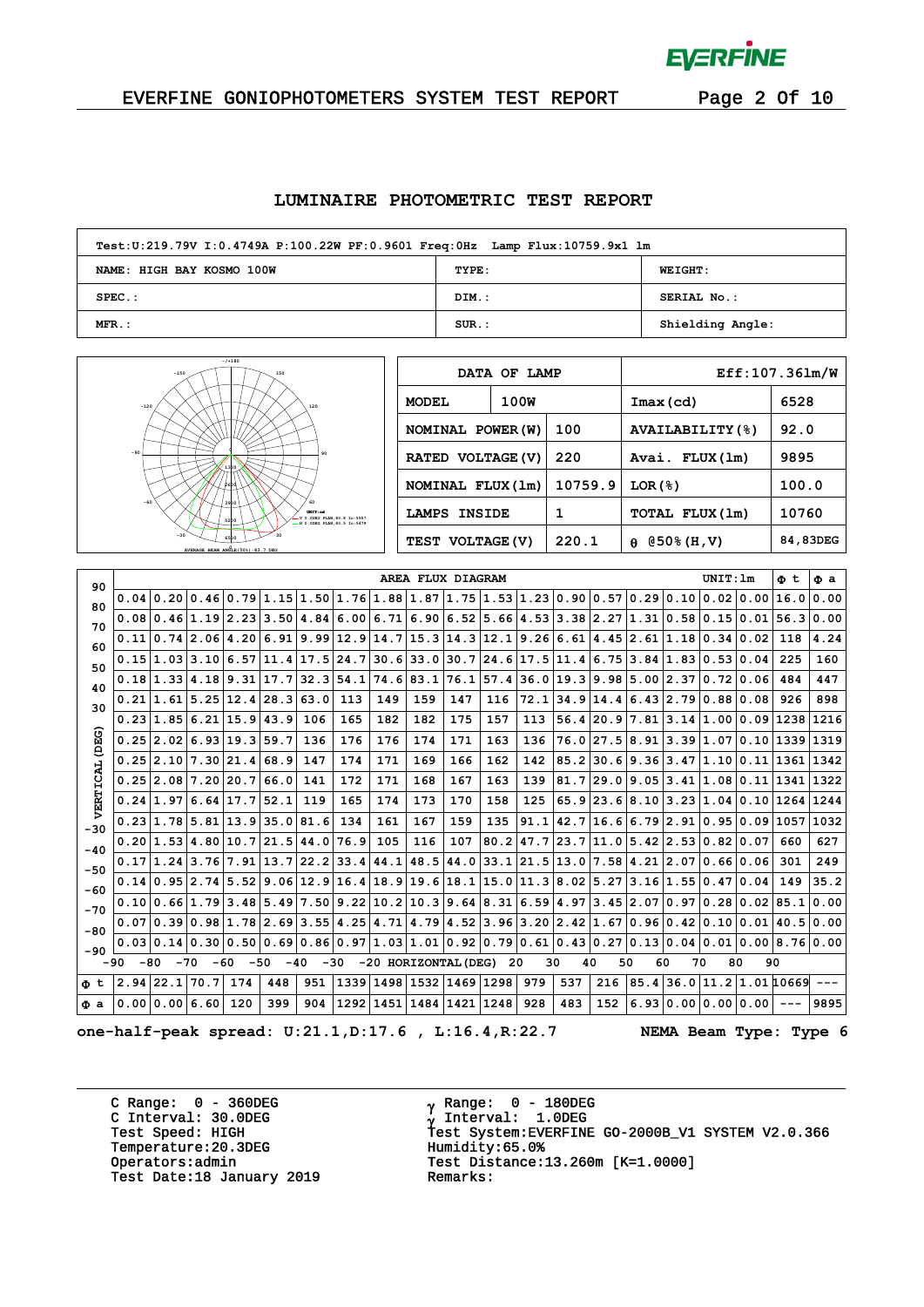$\mathcal{L}^{\text{max}}$  and  $\mathcal{L}^{\text{max}}$ 

### **ISOCANDELA DIAGRAM**



C Range: 0 - 360DEG C Interval: 30.0DEG<br>Test Speed: HIGH Temperature:20.3DEG Humidity:65.0%<br>Operators:admin Test Distance: Test Date:18 January 2019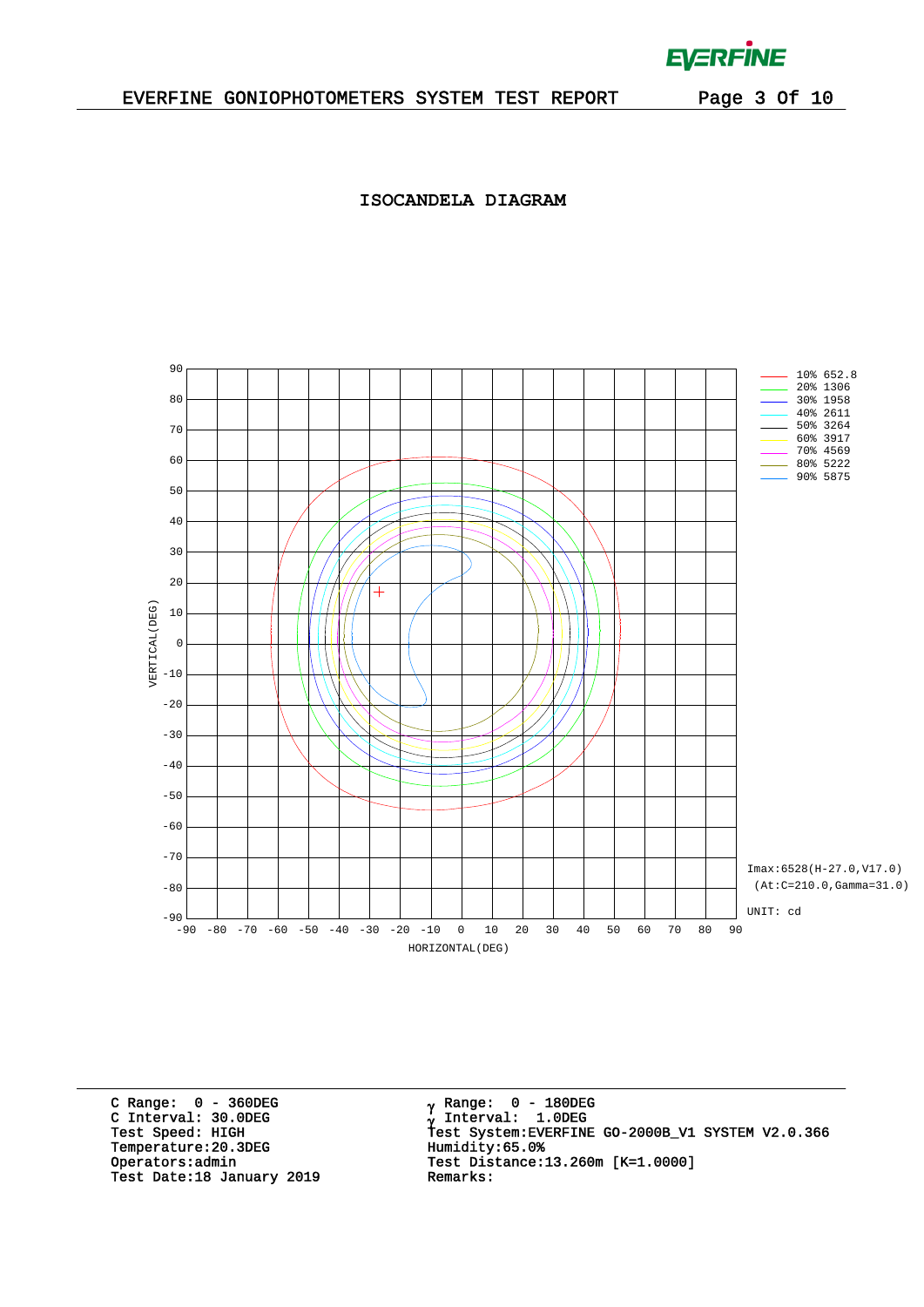$\mathcal{L}^{\text{max}}$ 

**ISOLUX DIAGRAM**



C Range: 0 - 360DEG C Interval: 30.0DEG<br>Test Speed: HIGH Temperature:20.3DEG Humidity:65.0%<br>Operators:admin Test Distance: Test Date:18 January 2019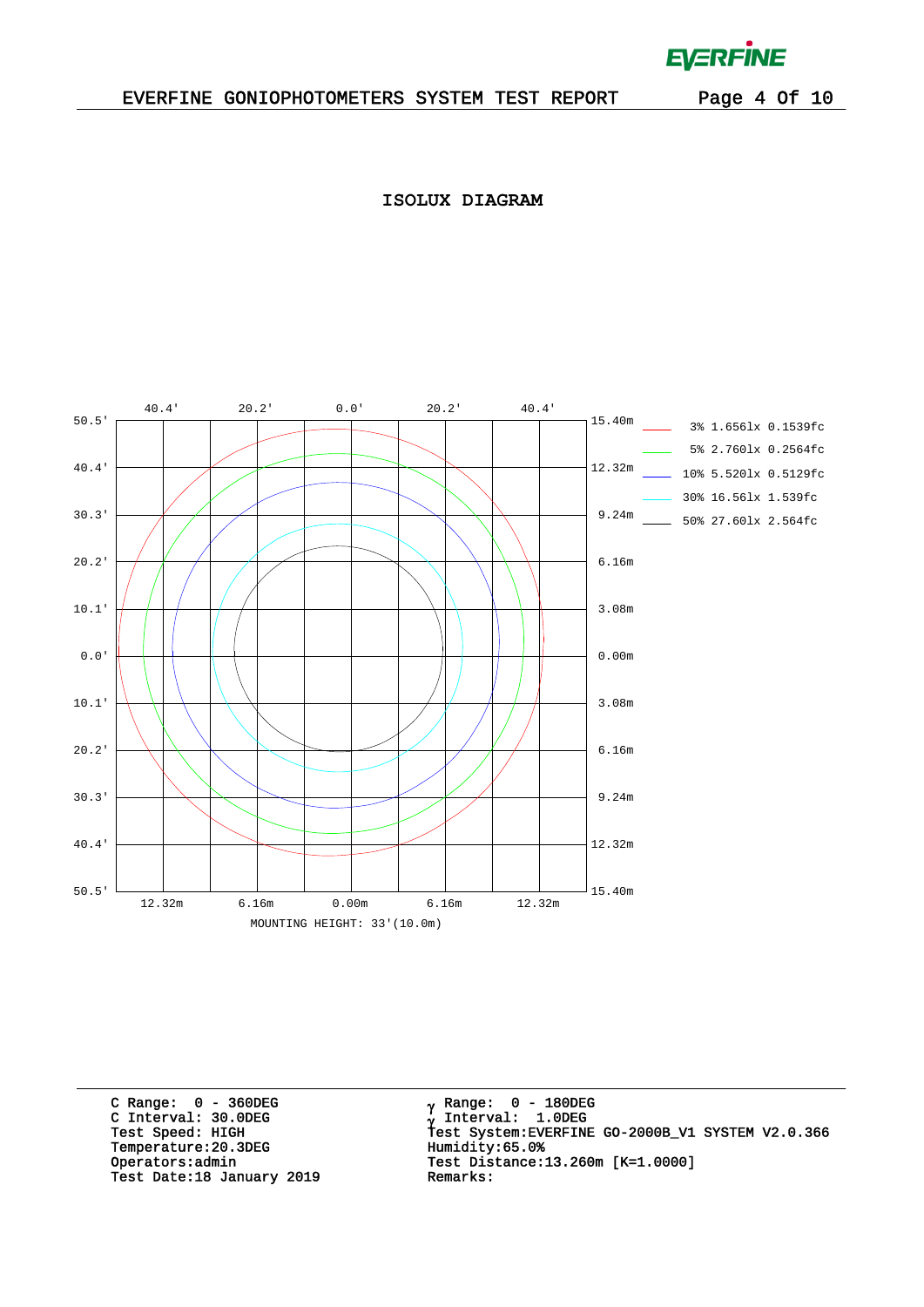### EVERFINE GONIOPHOTOMETERS SYSTEM TEST REPORT Page 5 Of 10

**EVERFINE** 

 $\bar{L}$ 

**Planar Illuminance Curve**



C Range: 0 - 360DEG C Interval: 30.0DEG<br>Test Speed: HIGH Temperature:20.3DEG Humidity:65.0%<br>Operators:admin Test Distance: Test Date:18 January 2019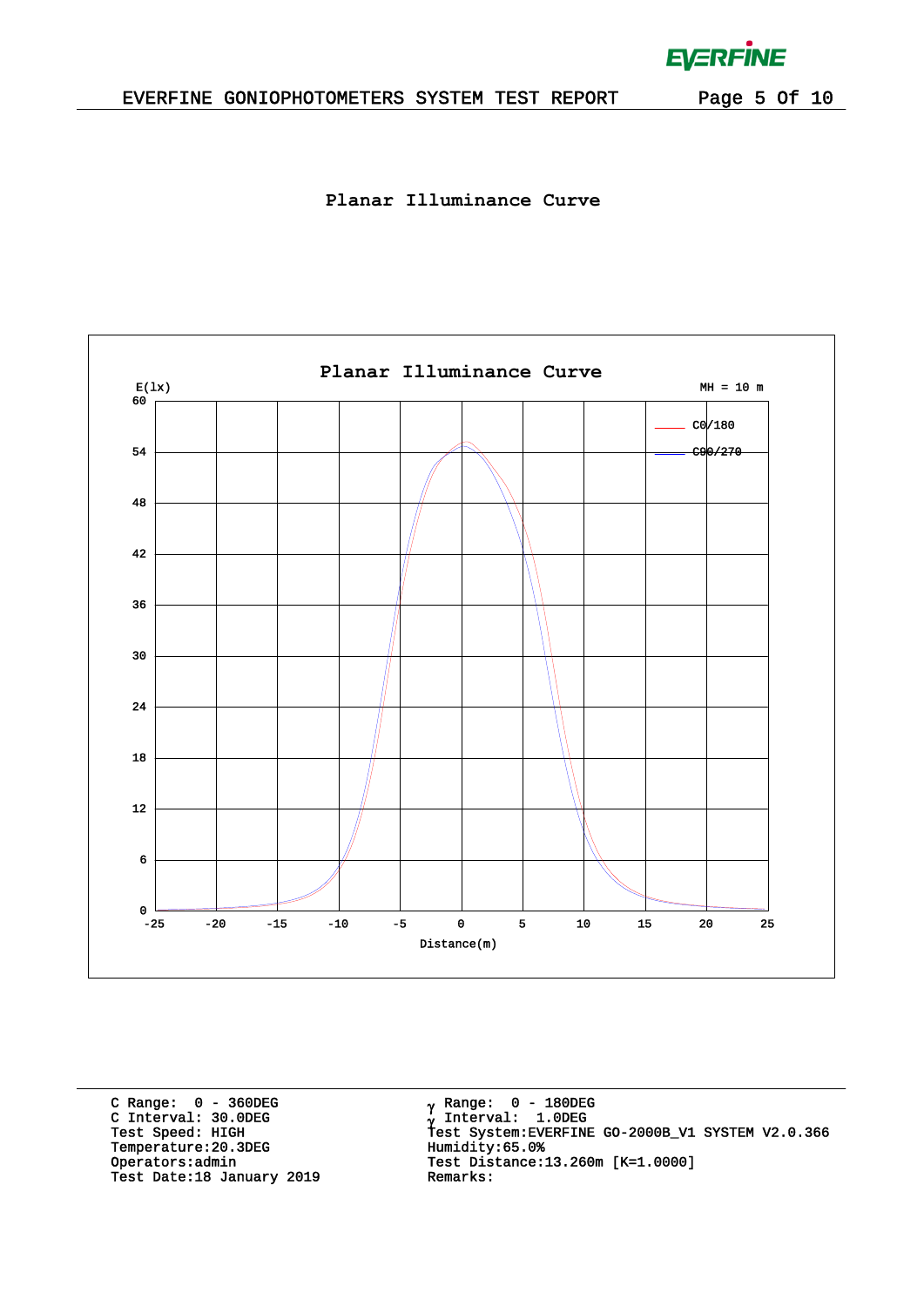**AAI Figure**



**Note:The Curves indicate the illuminated area and the average illumination when the luminaire is at different distance.**

C Range: 0 - 360DEG C Interval: 30.0DEG<br>Test Speed: HIGH Temperature:20.3DEG Humidity:65.0%<br>Operators:admin Test Distance: Test Date:18 January 2019

 $_{\rm V}$  Range: 0 - 180DEG γ Range: 0 – 180DE<br>γ Interval: 1.0DEG <sup>γ</sup> Test Speed: HIGH Test System:EVERFINE GO-2000B\_V1 SYSTEM V2.0.366 Test Distance:13.260m [K=1.0000]<br>Remarks:

**EVERFINE**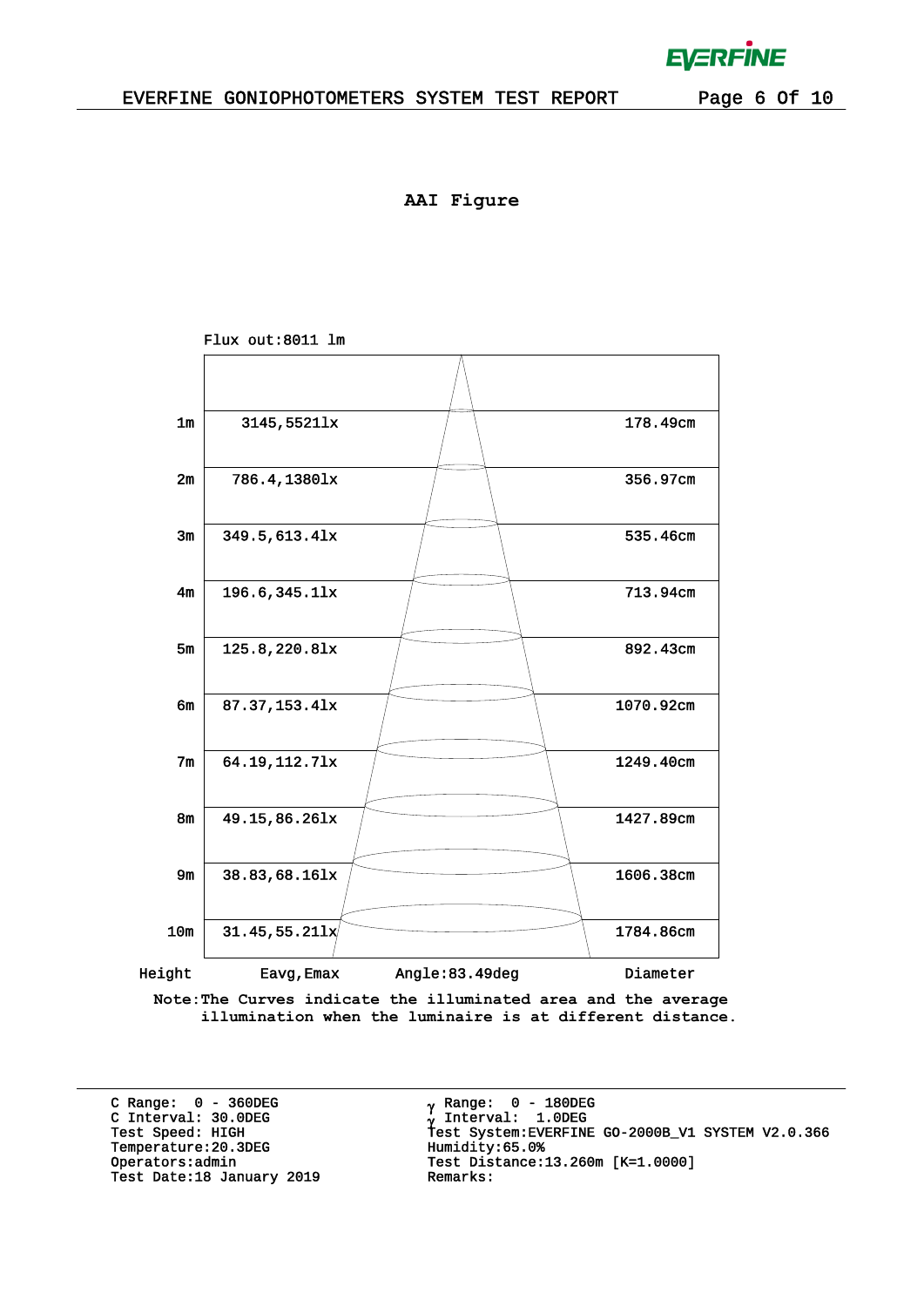$\bar{L}$ 

### EVERFINE GONIOPHOTOMETERS SYSTEM TEST REPORT Page 7 Of 10

### **LUMINOUS DISTRIBUTION INTENSITY DATA**

| Table--1 |       |       |       |       |           |       |       |       |       |       |       |       |       |       |       |       | UNIT: cd |      |             |
|----------|-------|-------|-------|-------|-----------|-------|-------|-------|-------|-------|-------|-------|-------|-------|-------|-------|----------|------|-------------|
| H(DEG)   |       |       |       |       |           |       |       |       |       |       |       |       |       |       |       |       |          |      |             |
| V(DEG)   | $-90$ | $-85$ | $-80$ | $-75$ | $-70$     | $-65$ | $-60$ | $-55$ | $-50$ | $-45$ | $-40$ | $-35$ | $-30$ | $-25$ | $-20$ | $-15$ | $-10$    | $-5$ | $\mathbf 0$ |
| $-180$   | 8.73  | 1.32  | 1.75  | 2.51  | 3.75      | 5.62  | 8.19  | 11.3  | 14.8  | 18.4  | 22.0  | 25.3  | 28.3  | 31.1  | 33.9  | 37.7  | 41.8     | 45.4 | 43.7        |
| $-170$   | 8.73  | 1.31  | 1.73  | 2.47  | 3.65      | 5.45  | 7.92  | 10.9  | 14.3  | 17.7  | 21.1  | 24.2  | 27.1  | 29.6  | 32.3  | 35.3  | 39.1     | 42.4 | 43.1        |
| $-160$   | 8.73  | 1.29  | 1.69  | 2.35  | 3.39      | 4.96  | 7.11  | 9.77  | 12.8  | 15.9  | 19.0  | 21.8  | 24.4  | 27.1  | 29.6  | 32.0  | 34.4     | 36.3 | 37.7        |
| $-150$   | 8.73  | 1.27  | 1.62  | 2.17  | 3.00      | 4.24  | 5.95  | 8.10  | 10.5  | 13.2  | 15.8  | 18.7  | 21.4  | 23.8  | 26.0  | 27.9  | 29.4     | 30.7 | 31.6        |
| $-140$   | 8.73  | 1.23  | 1.51  | 1.93  | 2.55      | 3.43  | 4.64  | 6.15  | 7.96  | 10.1  | 12.4  | 14.8  | 17.1  | 19.3  | 21.2  | 22.7  | 24.0     | 24.9 | 25.5        |
| $-130$   | 8.73  | 1.21  | 1.40  | 1.70  | 2.12      | 2.67  | 3.39  | 4.32  | 5.54  | 7.03  | 8.67  | 10.4  | 12.1  | 13.7  | 15.2  | 16.5  | 17.6     | 18.4 | 19.0        |
| $-120$   | 8.73  | 1.17  | 1.30  | 1.48  | 1.72      | 2.03  | 2.42  | 2.91  | 3.57  | 4.37  | 5.28  | 6.24  | 7.24  | 8.24  | 9.20  | 10.1  | 10.8     | 11.4 | 11.9        |
| -110     | 8.73  | 1.14  | 1.20  | 1.29  | 1.40      | 1.56  | 1.70  | 1.95  | 2.26  | 2.59  | 2.95  | 3.33  | 3.73  | 4.15  | 4.58  | 4.98  | 5.33     | 5.63 | 5.86        |
| $-100$   | 8.73  | 1.96  | 1.12  | 1.15  | 1.18      | 1.21  | 1.25  | 1.35  | 1.45  | 1.56  | 1.68  | 1.80  | 1.92  | 2.04  | 2.17  | 2.28  | 2.39     | 2.48 | 2.57        |
| -90      | 8.73  | 7.44  | 6.16  | 4.87  | 3.58      | 2.30  | 1.01  | 1.03  | 1.04  | 1.06  | 1.07  | 1.09  | 1.11  | 1.13  | 1.15  | 1.18  | 1.20     | 1.23 | 1.25        |
| $-80$    | 8.73  | 16.2  | 24.4  | 32.6  | 40.6      | 48.4  | 55.6  | 62.3  | 68.2  | 73.3  | 77.7  | 81.1  | 83.6  | 85.9  | 87.5  | 87.8  | 87.1     | 85.4 | 82.7        |
| $-70$    | 8.73  | 26.4  | 45.4  | 64.8  | 84.4      | 105   | 125   | 145   | 165   | 184   | 200   | 214   | 225   | 235   | 243   | 246   | 245      | 241  | 235         |
| -60      | 8.73  | 36.3  | 66.3  | 98.2  | 133       | 171   | 214   | 255   | 294   | 329   | 364   | 398   | 427   | 450   | 464   | 470   | 469      | 461  | 446         |
| $-50$    | 8.73  | 45.5  | 86.4  | 133   | 186       | 248   | 312   | 376   | 448   | 520   | 584   | 651   | 721   | 789   | 855   | 910   | 939      | 935  | 897         |
| $-40$    | 8.73  | 53.7  | 105   | 167   | 242       | 326   | 419   | 525   | 631   | 769   | 956   | 1202  | 1496  | 1802  | 2091  | 2356  | 2524     | 2571 | 2481        |
| $-30$    | 8.73  | 60.7  | 123   | 198   | 294       | 402   | 534   | 678   | 893   | 1232  | 1732  | 2409  | 3196  | 3921  | 4471  | 4807  | 4983     | 5004 | 4894        |
| $-20$    | 8.73  | 66.0  | 136   | 224   | 336       | 474   | 636   | 864   | 1270  | 1942  | 2935  | 4108  | 5099  | 5686  | 5896  | 5900  | 5839     | 5749 | 5664        |
| $-10$    | 8.73  | 69.5  | 145   | 243   | 367       | 528   | 719   | 1049  | 1661  | 2695  | 4103  | 5410  | 6110  | 6200  | 6063  | 5872  | 5705     | 5605 | 5554        |
| 0        | 8.73  | 70.9  | 149   | 251   | 382       | 555   | 765   | 1160  | 1901  | 3160  | 4751  | 6072  | 6486  | 6313  | 6033  | 5767  | 5623     | 5560 | 5508        |
| 10       | 8.73  | 70.0  | 147   | 246   | 374       | 542   | 747   | 1112  | 1794  | 2951  | 4498  | 5894  | 6494  | 6358  | 6100  | 5877  | 5716     | 5637 | 5568        |
| 20       | 8.73  | 67.0  | 139   | 231   | 349       | 500   | 683   | 960   | 1473  | 2333  | 3606  | 5028  | 6131  | 6473  | 6325  | 6118  | 5975     | 5875 | 5814        |
| 30       | 8.73  | 62.1  | 126   | 207   | 311       | 434   | 588   | 777   | 1084  | 1593  | 2355  | 3339  | 4395  | 5297  | 5857  | 6112  | 6092     | 6000 | 5885        |
| 40       | 8.73  | 55.5  | 110   | 177   | 261       | 357   | 473   | 609   | 773   | 999   | 1330  | 1758  | 2287  | 2872  | 3449  | 3823  | 4037     | 4093 | 3990        |
| 50       | 8.73  | 47.5  | 91.3  | 143   | 204       | 278   | 357   | 446   | 544   | 650   | 769   | 911   | 1085  | 1270  | 1428  | 1559  | 1646     | 1678 | 1648        |
| 60       | 8.73  | 38.6  | 71.3  | 107   | 148       | 194   | 249   | 305   | 358   | 413   | 472   | 531   | 587   | 631   | 665   | 690   | 704      | 704  | 691         |
| 70       | 8.73  | 28.8  | 50.5  | 73.0  | 96.8      | 122   | 149   | 177   | 205   | 233   | 258   | 284   | 309   | 327   | 336   | 342   | 343      | 340  | 333         |
| 80       | 8.73  | 18.5  | 29.5  | 40.4  | 51.2      | 62.0  | 72.7  | 82.3  | 91.5  | 100   | 109   | 117   | 124   | 128   | 130   | 131   | 131      | 129  | 126         |
| 90       | 8.73  | 9.07  | 9.42  | 9.76  | 10.1      | 10.4  | 10.8  | 11.0  | 11.2  | 11.4  | 11.7  | 11.9  | 12.1  | 10.7  | 9.31  | 7.92  | 6.53     | 5.14 | 3.75        |
| 100      | 8.73  | 2.23  | 1.17  | 1.17  | 1.20      | 1.23  | 1.27  | 1.32  | 1.38  | 1.44  | 1.49  | 1.55  | 1.62  | 1.70  | 1.79  | 1.86  | 1.93     | 2.00 | 2.06        |
| 110      | 8.73  | 1.16  | 1.21  | 1.30  | 1.40 1.52 |       | 1.66  | 1.82  | 2.02  | 2.25  | 2.47  | 2.70  | 2.94  | 3.21  | 3.47  | 3.73  | 3.96     | 4.15 | 4.29        |
| 120      | 8.73  | 1.18  | 1.30  | 1.47  | 1.69      | 1.96  | 2.29  | 2.68  | 3.19  | 3.75  | 4.38  | 5.06  | 5.74  | 6.42  | 7.15  | 7.79  | 8.31     | 8.72 | 8.99        |
| 130      | 8.73  | 1.21  | 1.40  | 1.68  | 2.06      | 2.56  | 3.21  | 4.00  | 5.01  | 6.19  | 7.50  | 8.84  | 10.2  | 11.4  | 12.6  | 13.7  | 14.6     | 15.3 | 15.7        |
| 140      | 8.73  | 1.24  | 1.50  | 1.90  | 2.48      | 3.30  | 4.38  | 5.76  | 7.41  | 9.29  | 11.4  | 13.4  | 15.4  | 17.2  | 18.8  | 20.3  | 21.5     | 22.3 | 22.8        |
| 150      | 8.73  | 1.27  | 1.61  | 2.14  | 2.93      | 4.10  | 5.70  | 7.73  | 10.0  | 12.6  | 15.2  | 17.9  | 20.4  | 22.6  | 24.6  | 26.2  | 27.5     | 28.3 | 28.8        |
| 160      | 8.73  | 1.29  | 1.68  | 2.33  | 3.33      | 4.84  | 6.90  | 9.48  | 12.4  | 15.5  | 18.7  | 21.6  | 24.3  | 26.8  | 29.0  | 31.0  | 32.6     | 34.0 | 34.8        |
| 170      | 8.73  | 1.31  | 1.73  | 2.46  | 3.62      | 5.39  | 7.81  | 10.8  | 14.1  | 17.6  | 21.0  | 24.2  | 27.1  | 29.7  | 32.1  | 34.8  | 38.0     | 40.5 | 41.8        |
| 180      | 8.73  | 1.32  | 1.75  | 2.51  | 3.75      | 5.62  | 8.19  | 11.3  | 14.8  | 18.4  | 22.0  | 25.3  | 28.3  | 31.1  | 33.9  | 37.7  | 41.8     | 45.4 | 46.6        |

C Range: 0 - 360DEG C Interval: 30.0DEG Temperature:20.3DEG Humidity:65.0%<br>Operators:admin Test Distance: Test Date:18 January 2019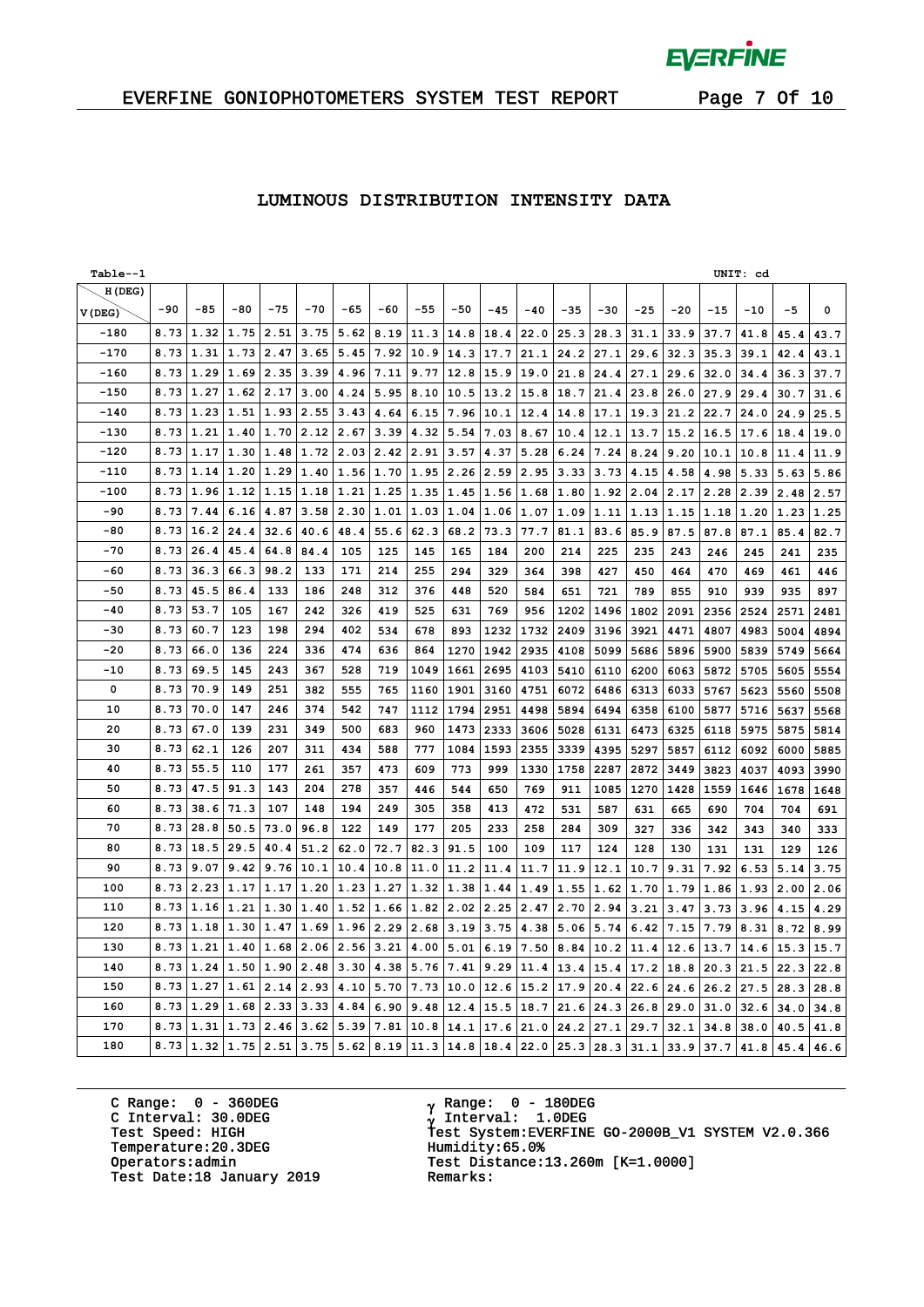$\bar{L}$ 

### EVERFINE GONIOPHOTOMETERS SYSTEM TEST REPORT Page 8 Of 10

### **LUMINOUS DISTRIBUTION INTENSITY DATA**

| Table--2 |      |      |             |                  |                       |             |      |      |      |      |               |             |           |                      |             |                  | UNIT: cd |      |  |
|----------|------|------|-------------|------------------|-----------------------|-------------|------|------|------|------|---------------|-------------|-----------|----------------------|-------------|------------------|----------|------|--|
| H(DEG)   |      |      |             |                  |                       |             |      |      |      |      |               |             |           |                      |             |                  |          |      |  |
| V(DEG)   | 5    | 10   | 15          | 20               | 25                    | 30          | 35   | 40   | 45   | 50   | 55            | 60          | 65        | 70                   | 75          | 80               | 85       | 90   |  |
| $-180$   | 48.1 | 46.4 | 43.3        | 39.4             | 36.0                  | 33.3        | 30.9 | 28.3 | 25.1 | 21.5 | 17.6          | 13.7        | 10.1      | 7.05                 | 4.65        | 3.07             | 2.06     | 1.43 |  |
| $-170$   | 41.7 | 42.9 | 41.6        | 38.5             | 35.4                  | 32.9        | 30.5 | 27.9 | 24.7 | 21.1 | 17.3 13.5     |             | 9.94      | 6.91                 | 4.57        | 3.04             | 2.05     | 1.43 |  |
| $-160$   | 37.9 | 37.3 | 36.0        | 34.4             | 32.8                  | 31.2        | 29.0 | 26.3 | 23.1 | 19.6 | $16.0$   12.5 |             | 9.19      | 6.43                 | 4.32        | 2.93             | 2.02     | 1.43 |  |
| $-150$   | 31.8 | 31.6 | 31.0        | 30.2             | 29.1                  | 27.6        | 25.7 | 23.3 | 20.3 | 17.2 | 13.9          | 10.8        | 8.02      | 5.68                 | 3.93        | 2.76             | 1.96     | 1.43 |  |
| $-140$   | 25.9 | 26.0 | 25.8        | 25.3             | 24.2                  | 22.6        | 20.8 | 18.7 | 16.4 | 13.9 | 11.3          | 8.76        | 6.59      | 4.79                 | 3.47        | 2.54             | 1.88     | 1.43 |  |
| -130     | 19.3 | 19.4 | 19.2        | 18.7             | 17.8                  | 16.6        | 15.2 | 13.6 | 11.9 | 10.1 | 8.28          | 6.57        | 5.07      | 3.88                 | 2.99        | 2.31             | 1.80     | 1.43 |  |
| -120     | 12.1 | 12.2 | 12.0        | 11.7             | 11.2                  | 10.5        | 9.59 | 8.60 | 7.67 | 6.60 | 5.59          | 4.57        | 3.73      | 3.07                 | 2.51        | 2.07             | 1.71     | 1.43 |  |
| $-110$   | 6.07 | 6.18 | 6.19        | 6.15             | 6.19                  | 6.44        | 6.87 | 8.12 | 7.89 | 6.28 | 3.70          | 3.10        | 2.72      | 2.38                 |             | 2.08 1.83        | 1.62     | 1.43 |  |
| $-100$   | 2.63 | 2.68 | 2.70        | 2.71             | 2.69                  | 2.66        | 2.59 | 2.50 | 2.41 | 2.31 | 2.19          | 2.08        | 1.96      | 1.83                 | 1.72        | 1.62             | 1.53     | 1.43 |  |
| $-90$    | 1.28 | 1.30 | 1.33        | 1.36             | 1.39                  | 1.42        | 1.42 | 1.42 | 1.42 | 1.42 | 1.43          | 1.43        | 1.43      | 1.43                 |             | 1.43 1.43        | 1.43     | 1.43 |  |
| $-80$    | 80.3 | 77.1 | 73.1        | 68.3             | 62.8                  | 56.9        | 51.6 | 45.9 | 39.6 | 33.1 | 26.2          | 19.2        | 12.7      | 6.69                 | 2.90        | 1.31             | 1.34     | 1.43 |  |
| $-70$    | 227  | 217  | 205         | 190              | 174                   | 159         | 146  | 132  | 118  | 101  | 85.0          | 68.5        | 52.6      | 36.9                 | 22.0        | 8.00             | 1.32     | 1.43 |  |
| $-60$    | 429  | 405  | 376         | 343              | 309                   | 278         | 251  | 227  | 202  | 175  | 151           | 124         | 96.4      | 70.0                 | 45.0        | 21.7             | 3.32     | 1.43 |  |
| -50      | 854  | 787  | 703         | 613              | 530                   | 465         | 402  | 342  | 289  | 245  | 210           | 174         | 141       | 103                  | 67.9        | 35.3             | 7.13     | 1.43 |  |
| $-40$    | 2323 | 2056 | 1728        | 1387             | 1113                  | 873         | 670  | 517  | 414  | 332  | 269           | 221         | 176       | 134                  | 89.3        | 48.0             | 12.2     | 1.43 |  |
| -30      | 4696 | 4346 | 3807        | 3171             | 2477                  | 1776        | 1244 | 859  | 599  | 445  | 341           | 265         | 209       | 158                  | 107         | 58.9             | 16.7     | 1.43 |  |
| $-20$    | 5572 | 5429 | 5203        | 4796             | 4085                  | 3093        | 2135 | 1385 | 894  | 576  | 414           | 308         | 232       | 176                  | 121         | 67.1             | 20.1     | 1.43 |  |
| $-10$    | 5563 | 5579 | 5516        | 5342             | 4954                  | 4159        | 3007 | 1933 | 1187 | 721  | 473           | 340         | 250       | 188                  | 129         | 72.2             | 22.2     | 1.43 |  |
| 0        | 5485 | 5528 | 5566        | 5483             | 5214                  | 4541        | 3379 | 2227 | 1334 | 793  | 499           | 353         | 257       | 192                  | 132         | 74.1             | 22.9     | 1.43 |  |
| 10       | 5532 | 5549 | 5544        | 5466             | 5190                  | 4448        | 3290 | 2164 | 1317 | 785  | 503           | 357         | 258       | 192                  | 132         | 73.3             | 22.5     | 1.43 |  |
| 20       | 5752 | 5682 | 5584        | 5321             | 4708                  | 3713        | 2666 | 1734 | 1088 | 671  | 464           | 337         | 246       | 185                  | 126         | 69.2             | 20.8     | 1.43 |  |
| 30       | 5689 | 5393 | 4928        | 4256             | 3415                  | 2544        | 1765 | 1174 | 766  | 538  | 399           | 297         | 225       | 173                  | 114         | 61.9             | 17.7     | 1.43 |  |
| 40       | 3731 | 3344 | 2866        | 2334             | 1843                  | 1393        | 1005 | 720  | 538  | 414  | 319           | 248         | 199       | 148                  | 96.2        | 51.6             | 13.6     | 1.43 |  |
| 50       | 1551 | 1407 | 1230        | 1036             | 859                   | 705         | 577  | 470  | 378  | 301  | 244           | 206         | 164       | 116                  | 75.2        | 39.1             | 8.56     | 1.43 |  |
| 60       | 661  | 621  | 572         | 516              | 457                   | 398         | 342  | 292  | 251  | 220  | 192           | 150         | 113       | 81.2                 | 52.0        | 25.5             | 4.31     | 1.43 |  |
| 70       | 319  | 302  | 283         | 261              | 239                   | 216         | 198  | 177  | 155  | 130  | 108           | 86.6        | 66.4      | 46.5                 | 28.2        | 11.6             | 1.65     | 1.43 |  |
| 80       | 122  | 117  | 111         | 104              | 97.0                  | 88.9        | 80.3 | 71.4 | 61.9 | 52.0 | 42.0          | 32.2        | 23.2      | 14.3                 | 6.58        | 2.03             | 1.36     | 1.43 |  |
| 90       | 3.34 | 2.94 | 2.53        | $2.13 \mid 1.72$ |                       | 1.32        | 1.35 | 1.38 | 1.41 | 1.44 | 1.47          | 1.50        | 1.49      | 1.47                 |             | $1.46 \mid 1.45$ | 1.44     | 1.43 |  |
| 100      | 2.11 |      | $2.16$ 2.20 | $2.22$ 2.22      |                       | 2.22        | 2.21 | 2.20 | 2.17 | 2.14 | 2.10          | 2.04        | 1.94 1.83 |                      | 1.73        | 1.63             | 1.54     | 1.43 |  |
| 110      | 4.44 | 4.53 | 4.56        |                  | $4.52 \mid 4.43 \mid$ | 4.29        | 4.13 | 3.93 | 3.70 | 3.44 | 3.20          |             |           | $2.92$   2.61   2.32 | 2.07        | 1.83             | 1.62     | 1.43 |  |
| 120      | 9.25 | 9.36 | 9.31        |                  | 9.10   8.73           | 8.28        | 7.75 | 7.11 | 6.40 | 5.69 | 4.95          | 4.22        | 3.53      | 2.96                 | 2.46        | 2.06             | 1.71     | 1.43 |  |
| 130      | 16.1 | 16.2 | 15.9        | 15.5 14.8        |                       | $13.9$ 12.8 |      | 11.6 | 10.2 | 8.84 | 7.40          | 6.01        |           | 4.76 3.72            | $2.93$ 2.28 |                  | 1.80     | 1.43 |  |
| 140      | 23.2 | 23.3 | 23.0        | 22.4             | 21.4                  | 20.1        | 18.5 | 16.7 | 14.7 | 12.5 | 10.2          | 8.08        | 6.18      | 4.61                 | 3.39        | 2.52             | 1.88     | 1.43 |  |
| 150      | 29.4 | 29.5 | 29.3        | 28.5             | 27.3                  | 25.7        | 23.8 | 21.5 | 18.8 | 15.9 | 13.0          | 10.2        | 7.62      | 5.48                 | 3.85        | 2.74             | 1.96     | 1.43 |  |
| 160      | 35.3 | 35.1 | 34.5        | 33.4             | 32.0                  | 30.2        | 27.8 | 25.1 | 22.1 | 18.7 | 15.3          | 11.9        | 8.87      | 6.26                 | 4.25        | 2.91             | 2.02     | 1.43 |  |
| 170      | 42.4 | 41.4 | 39.5        | 37.2             | 34.8                  | 32.5        | 30.1 | 27.3 | 24.2 | 20.6 | $16.9$ 13.2   |             | 9.76      | 6.81                 | 4.54        | 3.03             | 2.05     | 1.43 |  |
| 180      | 48.1 | 46.4 | 43.3        | 39.4             |                       | $36.0$ 33.3 | 30.9 | 28.3 | 25.1 | 21.5 |               | $17.6$ 13.7 | 10.1      | 7.05                 | 4.65        | 3.07             | 2.06     | 1.43 |  |

C Range: 0 - 360DEG C Interval: 30.0DEG Temperature:20.3DEG Humidity:65.0%<br>Operators:admin Test Distance: Test Date:18 January 2019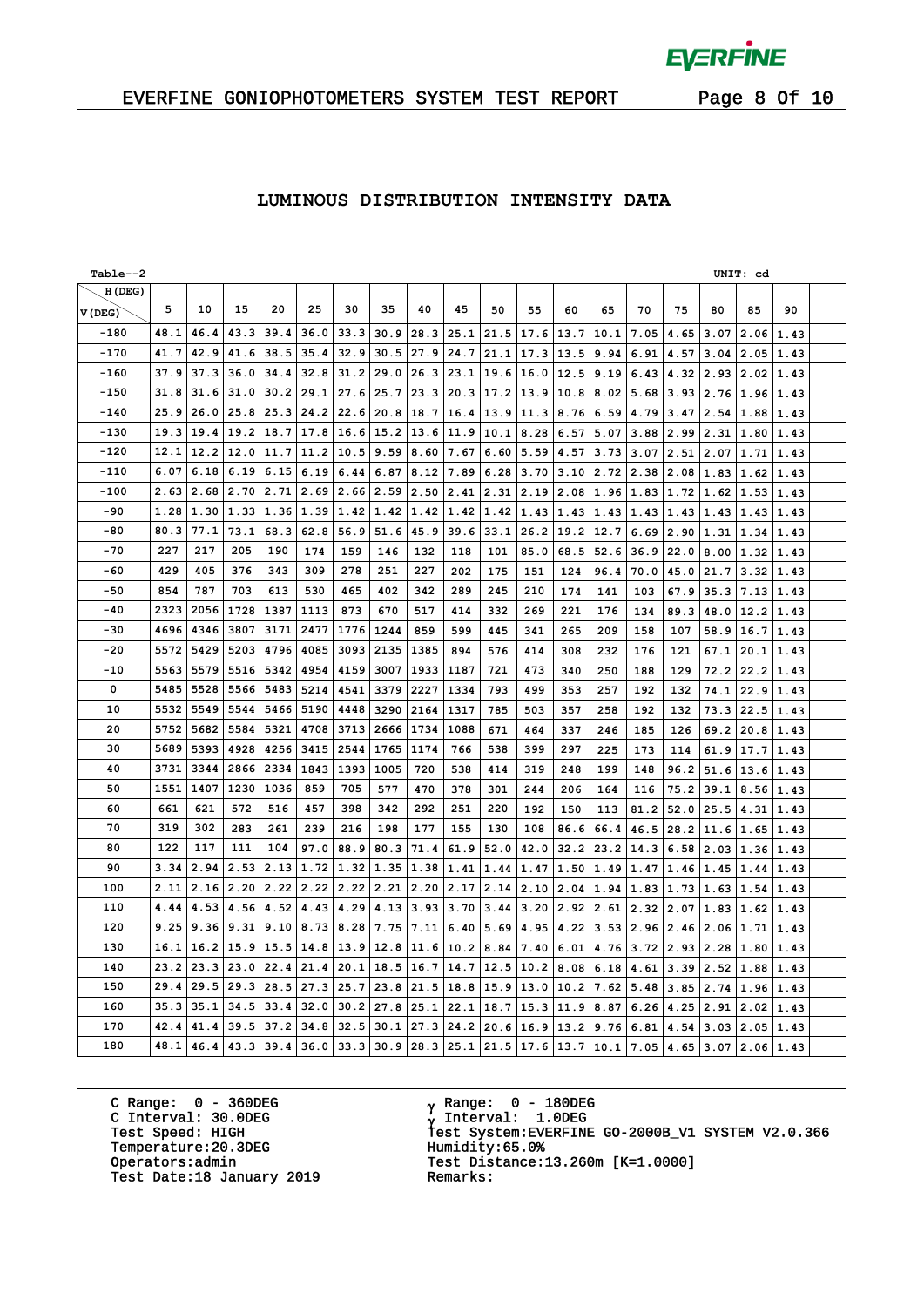

 $\mathcal{A}$ 

|                |                |                | Photometric Data Table [cd] |                |                |                |                |                |                |                |
|----------------|----------------|----------------|-----------------------------|----------------|----------------|----------------|----------------|----------------|----------------|----------------|
| G/C            | 0.0            | 30.0           | 60.0                        | 90.0           | 120.0          | 150.0          | 180.0          | 210.0          | 240.0          | 270.0          |
| 0.0            | 5508<br>5483   | 5493<br>5466   | 5474<br>5451                | 5463<br>5449   | 5452<br>5454   | 5439<br>5460   | 5508<br>5543   | 5493<br>5532   | 5474<br>5508   | 5463<br>5481   |
| 3.0<br>6.0     | 5489           | 5473           | 5470                        | 5467           | 5475           | 5482           | 5568           | 5559           | 5545           | 5504           |
| 9.0            | 5517           | 5511           | 5514                        | 5527           | 5539           | 5526           | 5608           | 5598           | 5596           | 5550           |
| 12.0           | 5549           | 5552           | 5573                        | 5613           | 5638           | 5616           | 5669           | 5661           | 5658           | 5608           |
| 15.0           | 5566           | 5561           | 5599                        | 5668           | 5743           | 5734           | 5767           | 5753           | 5733           | 5676           |
| 18.0           | 5531<br>5448   | 5510<br>5402   | 5563<br>5469                | 5685<br>5647   | 5820<br>5857   | 5879<br>6000   | 5915<br>6091   | 5884<br>6026   | 5831<br>5939   | 5755<br>5841   |
| 21.0<br>24.0   | 5292           | 5212           | 5299                        | 5549           | 5847           | 6091           | 6256           | 6178           | 6049           | 5921           |
| 27.0           | 5006           | 4896           | 4983                        | 5318           | 5734           | 6102           | 6415           | 6348           | 6179           | 5960           |
| 30.0           | 4541           | 4411           | 4511                        | 4894           | 5422           | 5971           | 6486           | 6504           | 6287           | 5885           |
| 33.0           | 3881<br>3137   | 3725<br>2973   | 3836<br>3071                | 4293<br>3531   | 4893<br>4189   | 5634<br>5012   | 6345<br>5855   | 6480<br>6049   | 6175<br>5703   | 5582<br>5010   |
| 36.0<br>39.0   | 2452           | 2257           | 2326                        | 2731           | 3353           | 4191           | 5065           | 5267           | 4969           | 4265           |
| 42.0           | 1814           | 1652           | 1695                        | 2028           | 2546           | 3304           | 4125           | 4291           | 4061           | 3423           |
| 45.0           | 1334           | 1215           | 1241                        | 1484           | 1885           | 2471           | 3160           | 3311           | 3137           | 2621           |
| 48.0<br>51.0   | 977.6<br>714.0 | 895.9<br>664.3 | 919.2<br>696.7              | 1092<br>820.8  | 1391<br>1040   | 1820<br>1344   | 2338<br>1717   | 2469<br>1811   | 2337<br>1739   | 1990<br>1497   |
| 54.0           | 537.1          | 511.5          | 544.8                       | 643.5          | 801.9          | 1014           | 1278           | 1347           | 1310           | 1121           |
| 57.0           | 432.3          | 416.7          | 447.6                       | 528.0          | 646.2          | 793.3          | 969.6          | 1017           | 1007           | 864.9          |
| 60.0           | 353.3          | 341.7          | 370.4                       | 446.4          | 541.5          | 643.2          | 765.1          | 801.1          | 788.2          | 691.1          |
| 63.0           | 292.8<br>241.0 | 282.7<br>237.8 | 306.0<br>253.1              | 370.9<br>304.7 | 456.4          | 539.8<br>441.3 | 631.1<br>518.2 | 651.8<br>528.9 | 637.3<br>522.8 | 564.5<br>451.9 |
| 66.0<br>69.0   | 204.4          | 202.0          | 213.2                       | 251.9          | 372.7<br>301.4 | 356.2          | 413.5          | 425.2          | 417.5          | 358.5          |
| 72.0           | 167.5          | 164.9          | 169.9                       | 200.7          | 238.8          | 286.3          | 326.3          | 339.8          | 330.4          | 285.7          |
| 75.0           | 132.1          | 130.9          | 129.4                       | 151.5          | 179.6          | 221.4          | 250.7          | 262.9          | 247.2          | 223.4          |
| 78.0           | 97.03          | 92.97          | 93.87                       | 107.7          | 130.0          | 160.4          | 184.9          | 191.8          | 185.1          | 160.6          |
| 81.0<br>84.0   | 63.36<br>32.26 | 59.02<br>28.54 | 60.58<br>30.43              | 71.16<br>38.23 | 87.80<br>51.32 | 110.6<br>68.49 | 131.9<br>84.79 | 134.3<br>87.08 | 129.8<br>82.02 | 111.0<br>69.39 |
| 87.0           | 5.866          | 2.239          | 3.203                       | 8.579          | 18.24          | 30.84          | 44.50          | 46.79          | 44.37          | 34.47          |
| 90.0           | 1.426          | 1.428          | 1.417                       | 1.248          | 1.108          | 1.008          | 8.730          | 10.79          | 12.09          | 3.748          |
| 93.0           | 1.766          | 1.778          | 1.736                       | 1.528          | 1.317          | 1.129          | 1.208          | 1.158          | 1.199          | 2.195          |
| 96.0<br>99.0   | 2.224<br>2.832 | 2.258<br>2.887 | 2.164<br>2.733              | 1.868<br>2.358 | 1.596<br>1.975 | 1.328<br>1.608 | 1.388<br>1.658 | 1.327<br>1.566 | 1.398<br>1.658 | 1.580<br>1.926 |
| 102.0          | 3.591          | 3.696          | 10.02                       | 3.027          | 2.513          | 1.998          | 2.009          | 1.896          | 2.008          | 2.355          |
| 105.0          | 4.648          | 4.796          | 10.82                       | 3.867          | 3.152          | 2.518          | 2.508          | 2.355          | 2.488          | 2.903          |
| 108.0          | 5.994          | 6.215          | 6.341                       | 4.995          | 4.009          | 3.217          | 3.198          | 2.983          | 3.137          | 3.651          |
| 111.0<br>114.0 | 7.601<br>9.476 | 7.911<br>9.859 | 7.682<br>9.297              | 6.353<br>7.981 | 5.166<br>6.543 | 4.086<br>5.245 | 4.067<br>5.196 | 3.791<br>4.819 | 3.937<br>5.056 | 4.659<br>5.906 |
| 117.0          | 11.53          | 12.05          | 11.35                       | 9.869          | 8.179          | 6.623          | 6.545          | 6.105          | 6.385          | 7.432          |
| 120.0          | 13.75          | 14.30          | 13.55                       | 11.88          | 10.00          | 8.240          | 8.191          | 7.652          | 7.942          | 8.989          |
| 123.0          | 16.05          | 16.65          | 15.74                       | 13.94          | 11.98          | 10.02          | 10.000         | 9.379          | 9.720          | 10.95          |
| 126.0<br>129.0 | 18.41<br>20.73 | 19.00<br>21.35 | 18.10<br>20.32              | 16.14<br>18.30 | 14.06<br>16.18 | 11.98<br>14.01 | 11.98<br>14.07 | 11.32<br>13.38 | 11.65<br>13.67 | 12.95<br>15.03 |
| 132.0          | 22.99          | 23.64          | 22.51                       | 20.42          | 18.34          | 16.09          | 16.26          | 15.51          | 15.83          | 17.17          |
| 135.0          | 25.12          | 25.75          | 24.64                       | 22.45          | 20.42          | 18.15          | 18.45          | 17.69          | 18.05          | 19.32          |
| 138.0          | 27.07          | 27.72          | 26.48                       | 24.27          | 22.44          | 20.20          | 20.62          | 19.85          | 20.21          | 21.45          |
| 141.0<br>144.0 | 28.82<br>30.39 | 29.43<br>30.96 | 28.16<br>29.74              | 26.06<br>27.90 | 24.34<br>26.13 | 22.19<br>24.03 | 22.72<br>24.68 | 21.96<br>23.98 | 22.31<br>24.31 | 23.49<br>25.42 |
| 147.0          | 31.84          | 32.44          | 31.22                       | 29.95          | 27.86          | 25.83          | 26.57          | 25.88          | 26.27          | 27.18          |
| 150.0          | 33.28          | 33.87          | 32.72                       | 31.59          | 29.51          | 27.59          | 28.33          | 27.72          | 28.12          | 28.79          |
| 153.0          | 34.85          | 35.45<br>37.37 | 34.35<br>36.21              | 33.26          | 31.22          | 29.31          | 30.00          | 29.39          | 29.85          | 30.91<br>32.56 |
| 156.0<br>159.0 | 36.72<br>38.78 | 39.49          | 38.24                       | 35.07<br>37.07 | 33.07<br>34.96 | 31.12<br>33.04 | 31.63<br>33.30 | 31.10<br>32.80 | 31.52<br>33.20 | 34.19          |
| 162.0          | 40.94          | 41.67          | 40.17                       | 39.18          | 37.03          | 35.10          | 35.23          | 34.70          | 35.10          | 36.05          |
| 165.0          | 43.28          | 43.93          | 41.38                       | 41.46          | 39.35          | 37.45          | 37.68          | 37.08          | 37.40          | 38.25          |
| 168.0          | 45.30<br>46.90 | 45.83<br>47.30 | 40.64<br>43.81              | 43.56<br>42.45 | 41.59<br>43.66 | 39.86<br>42.19 | 40.18<br>42.54 | 39.53<br>41.91 | 39.77<br>42.08 | 40.42<br>42.42 |
| 171.0<br>174.0 | 47.92          | 48.19          | 43.59                       | 43.19          | 45.33          | 44.26          | 44.72          | 44.22          | 44.26          | 44.26          |
| 177.0          | 48.25          | 48.36          | 42.20                       | 43.29          | 46.46          | 45.89          | 46.55          | 46.13          | 46.12          | 45.74          |
| 180.0          | 47.88          | 47.81          | 36.97                       | 43.42          | 46.93          | 46.90          | 48.01          | 47.68          | 47.57          | 46.59          |
| G/C            | 300.0          | 330.0          |                             |                |                |                |                |                |                |                |
| 0.0            | 5452           | 5439           |                             |                |                |                |                |                |                |                |
| 3.0            | 5448           | 5420           |                             |                |                |                |                |                |                |                |
| 6.0            | 5457<br>5492   | 5421<br>5452   |                             |                |                |                |                |                |                |                |
| 9.0<br>12.0    | 5538           | 5493           |                             |                |                |                |                |                |                |                |
| 15.0           | 5599           | 5529           |                             |                |                |                |                |                |                |                |
| 18.0           | 5647           | 5533           |                             |                |                |                |                |                |                |                |
| 21.0           | 5666<br>5657   | 5498<br>5438   |                             |                |                |                |                |                |                |                |
| 24.0<br>27.0   | 5601           | 5249           |                             |                |                |                |                |                |                |                |
| 30.0           | 5393           | 4867           |                             |                |                |                |                |                |                |                |
|                |                |                |                             |                |                |                |                |                |                |                |
|                |                |                |                             |                |                |                |                |                |                |                |
|                |                |                |                             |                |                |                |                |                |                |                |

C Range: 0 - 360DEG C Interval: 30.0DEG Temperature:20.3DEG Humidity:65.0%<br>Operators:admin Test Distance: Test Date:18 January 2019